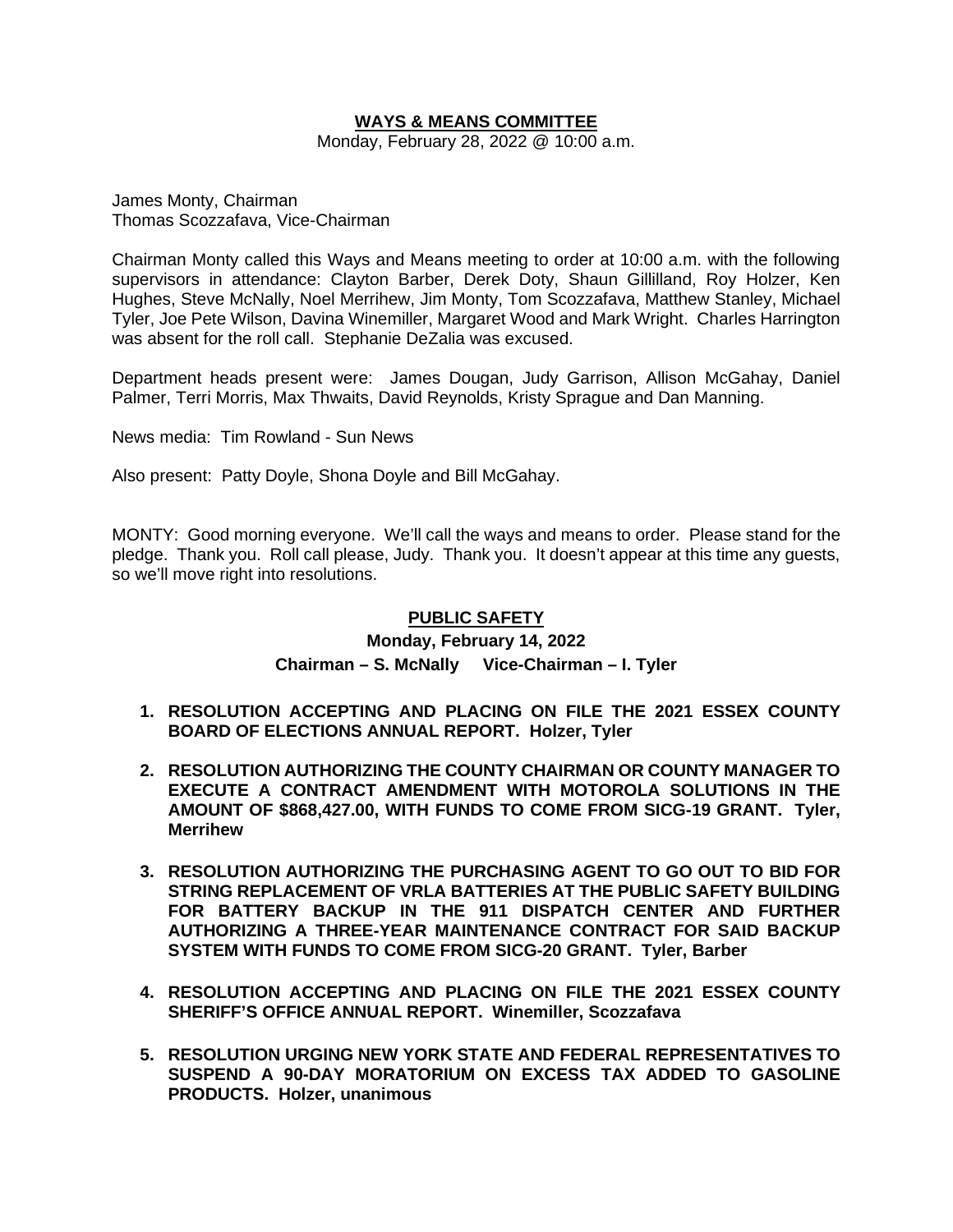## **ECONOMIC DEVELOPMENT**

**Monday, February 14, 2022 Chairman – I. Tyler Vice-Chairman – R. Holzer**

- **6. RESOLUTION AUTHORIZING A BUDGET AMENDMENT IN THE COMMUNITY RESOURCE DEPARTMENT INCREASING REVENUES AND APPROPRIATIONS IN THE AMOUNT OF \$123,242.50, CARRY OVER UNEXPENDED 2021 FUNDS EFC SEPTIC SYSTEM. Winemiller, Tyler**
- **7. RESOLUTION AUTHORIZING A BUDGET AMENDMENT IN THE COMMUNITY RESOURCE DEPARTMENT INCREASING REVENUES AND APPROPRIATIONS IN THE AMOUNT OF \$20,000.00, CARRY OVER UNEXPENDED 2021 FUNDS NEW YORK STATE AGS AND MARKETS FARMLAND PROTECTION GRANT. Tyler, Gillilland**
- **8. RESOLUTION AUTHORIZING A BUDGET AMENDMENT IN THE COMMUNITY RESOURCE DEPARTMENT INCREASING REVENUES AND APPROPRIATIONS IN THE AMOUNT OF \$112,010.01, CARRY OVER UNEXPENDED 2020 AND 2021 FUNDS NEW YORK STATE LOCAL GOVERNMENT EFFICIENCY GRANT. Winemiller, DeLoria**

#### **HUMAN SERVICES**

**Monday, February 14, 2022 Chairman – JP. Wilson Vice-Chairman - C. Harrington**

- **9. RESOLUTION OF CONGRATULATIONS AND APPRECIATION TO DAVID**
- **SCAGLIONE UPON HIS RETIREMENT FROM ESSEX COUNTY. Merrihew, unanimous**
- **10. RESOLUTION AUTHORIZING SALARY ADJUSTMENTS FOR THREE (3) ATTORNEY POSITIONS IN THE DEPARTMENT OF SOCIAL SERVICES. Stanley, Hughes**
- **11. RESOLUTION AUTHORIZING THE HIRING OF A PART-TIME ACCOUNT CLERK IN THE MENTAL HEALTH DEPARTMENT. Scozzafava, Hughes**
- **12. RESOLUTION AUTHORIZING THE MENTAL HEALTH DEPARTMENT TO ACCEPT FUNDING FROM EMERGENCY CMHS ADULT FEDERAL COVID ONE-TIME ALLOCATION IN THE AMOUNT OF \$36,000.00, AND FURTHER AUTHORIZING A BUDGET AMENDMENT INCREASING REVENUES AND APPROPRIATIONS FOR THE SAME. Wilson, Stanley**
- **13. RESOLUTION AUTHORIZING A BUDGET AMENDMENT IN THE PUBLIC HEALTH WIC DEPARTMENT, INCREASING REVENUES AND APPROPRIATIONS IN THE AMOUNT OF \$800.00, JINGLE BELL RUN DONATION. Tyler, Wright**
- **14. RESOLUTION AUTHORIZING A BUDGET AMENDMENT IN THE OFFICE FOR THE AGING DEPARTMENT INCREASING REVENUES AND APPROPRIATIONS IN THE AMOUNT OF \$14,638.26, CARRY OVER UNEXPENDED 2021 SPECIAL AND URGENT NEEDS GRANT FROM ADIRONDACK FOUNDATION. Barber, Wilson**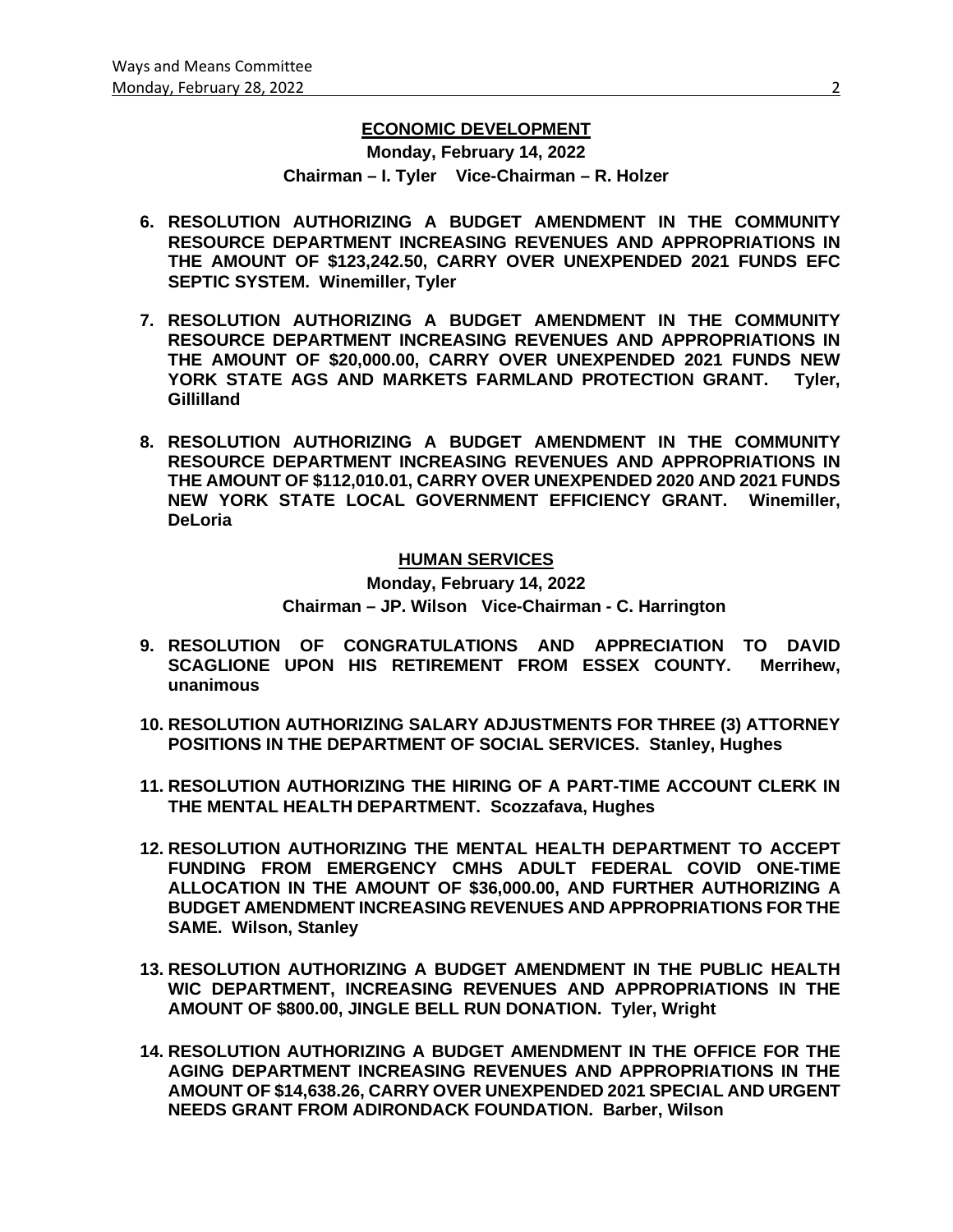- **15. RESOLUTION AUTHORIZING A BUDGET AMENDMENT IN THE OFFICE FOR THE AGING DEPARTMENT INCREASING REVENUES AND APPROPRIATIONS IN THE AMOUNT OF \$169,935.15, CARRY OVER UNEXPENDED 2021 DSRIP FUNDS FROM ADIRONDACK HEALTH INSTITUTE. Harrington, Stanley**
- **16. RESOLUTION AUTHORIZING A BUDGET AMENDMENT IN THE OFFICE FOR THE AGING DEPARTMENT INCREASING REVENUES AND APPROPRIATIONS IN THE AMOUNT OF \$252,267.54, CARRY OVER UNEXPENDED 2021 FFCRA STIMULUS COVID 19 FUNDING. Harrington, Merrihew**

 **DEPARTMENT OF PUBLIC WORKS Tuesday, February 22, 2022 Chairman – R. DeLoria Vice–Chairman – C. Barber**

- **17. RESOLUTION AUTHORIZING THE COUNTY CHAIRMAN OR COUNTY MANAGER EXECUTE A CONTRACT AMENDMENT WITH REALE CONSTRUCTION IN AN AMOUNT NOT TO EXCEED \$33,428.22, FOR LABOR AND EQUIPMENT NECESSARY FOR LIMITED ROAD RECONSTRUCTION OF A SECTION OF COUNTY ROUTE 55, WALKER ROAD LOCATED IN THE TOWN OF ESSEX, WITH FUNDS TO COME FROM BUDGETED FUNDS. Hughes, Scozzafava**
- **18. RESOLUTION AUTHORIZING THE COUNTY CHAIRMAN OR COUNTY MANAGER EXECUTE A CONTRACT AMENDMENT WITH REALE CONSTRUCTION IN AN AMOUNT NOT TO EXCEED \$16,791.92, FOR LABOR AND EQUIPMENT NECESSARY FOR LIMITED ROAD RECONSTRUCTION OF A SECTION OF COUNTY ROUTE 27, POINT ROAD LOCATED IN THE TOWN OF WILLSBORO, WITH FUNDS TO COME FROM BUDGETED FUNDS. Holzer, DeLoria**
- **19. RESOLUTION AUTHORIZING THE COUNTY CHAIRMAN OR COUNTY MANAGER EXECUTE A CONTRACT AMENDMENT WITH REALE CONSTRUCTION IN AN AMOUNT NOT TO EXCEED \$26,932.16, FOR LABOR AND EQUIPMENT NECESSARY FOR LIMITED ROAD RECONSTRUCTION OF A SECTION OF COUNTY ROUTE 68, SUNSET DRIVE LOCATED IN THE TOWN OF WILLSBORO, WITH FUNDS TO COME FROM BUDGETED FUNDS. Gillilland, Hughes**
- **20. RESOLUTION AUTHORIZING THE APPOINTMENT OF MIKE DAVIS TO SERVE ON THE FARMLAND PROTECTION BOARD FOR AN UNEXPIRED TERM. Tyler, Monty**

**PERSONNEL**

**Tuesday, February 22, 2022 Chairman – S. DeZalia Vice-Chairman – JP. Wilson**

**21. RESOLUTION AUTHORIZING THE COUNTY CHAIRMAN OR COUNTY MANAGER TO EXECUTE A CONTRACT FOR CYBER INSURANCE WITH NYMIR IN THE AMOUNT OF \$7,088.00, FOR THE PERIOD 2/28/22 – 12/31/22. Hughes, Winemiller**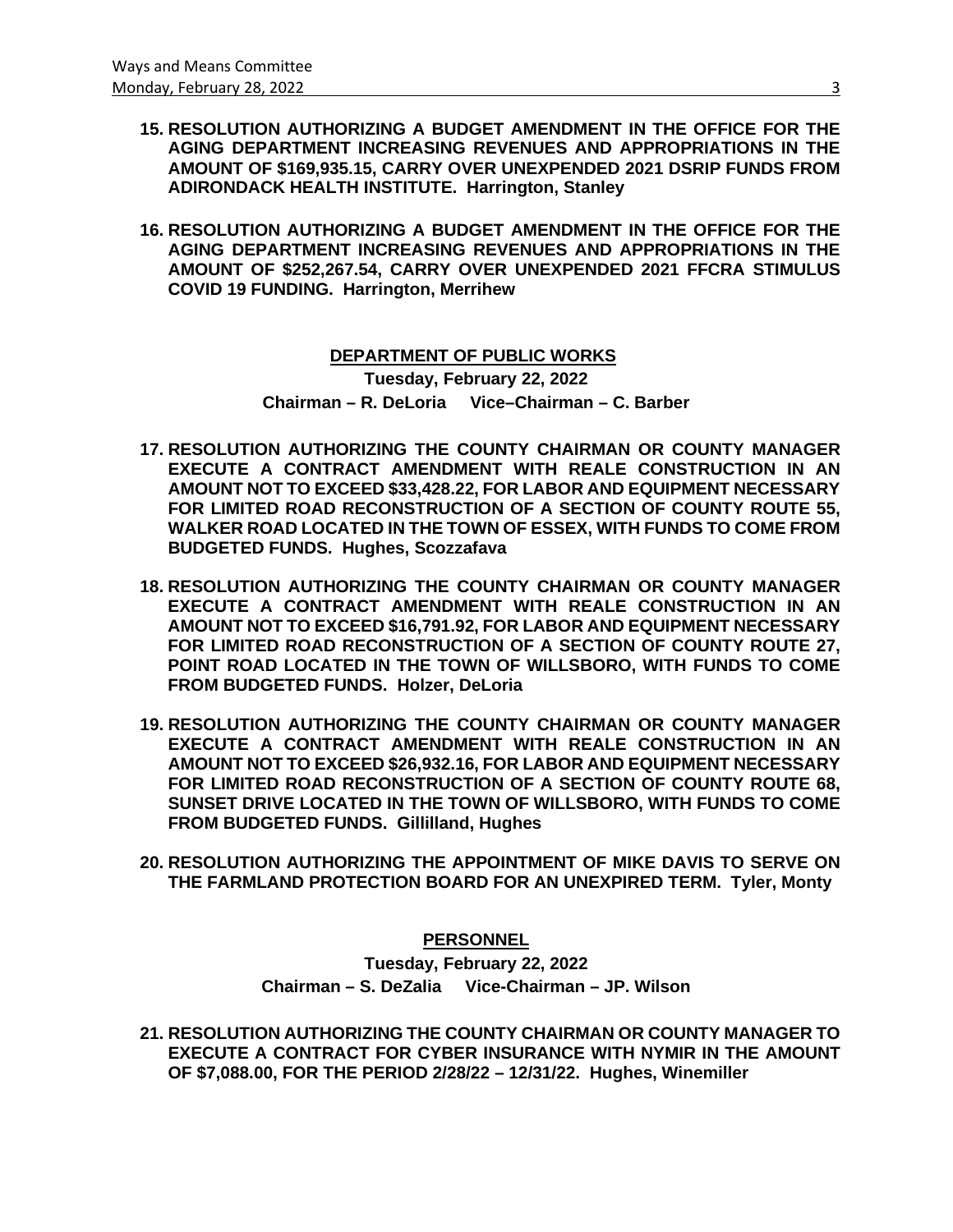MONTY: Discussion?

WINEMILLER: Dan, I apologize if you already answered this I was not here last week. Is this something that the towns can piggyback off?

PALMER: Well, I think we got it through NYMIR, I'm not sure you can specifically piggyback off of but you can get it through NYMIR. NYMIR was certainly cheaper when we went out to the other ones they were like, \$28,000 and NYMIR was significantly less but each jurisdiction has to answer a certain amount of cyber questions that are related to before they are granted a quote but you could get it through NYMIR.

DELORIA: I think you have to have a tech person on site to answer the questions.

PALMER: Yeah, there's quite a list of questions.

DELORIA: To carry this through, you talked a while back about using maybe some of the covid funding to get cyber security software, are we still working on that?

PALMER: Well, we have, I mean, yeah eventually I'm going to come to you with some kind of a proposal for, you know upping cyber security protections that we have in place. A lot of it has to do really with internal switches, a switch is really your first protection against any kind of cyberattack and we're at the point here at the county where we are running close to end of life on some of our switches so we really, the biggest part of the cyber upgrade would be those switch changes.

DELORIA: There was a specific software too that was attached to that?

PALMER: There's quite a few we run. We run different ones but yeah, there are software programs that are designed to work with your switches.

DELORIA: Because honestly if the towns don't have good cyber security and fire walls in place you better you know, this is not something that is required but you better have it and not need it than not have it and need it.

PALMER: Yup.

MONTY: I know Davina we have it through NYMIR and it's very reasonable, very reasonable but you there is a list of questions they ask you to qualify.

WINEMILLER: Thank you.

MONTY: Your welcome. Any other questions? No other questions, all in favor signify by saying aye, opposed – carried.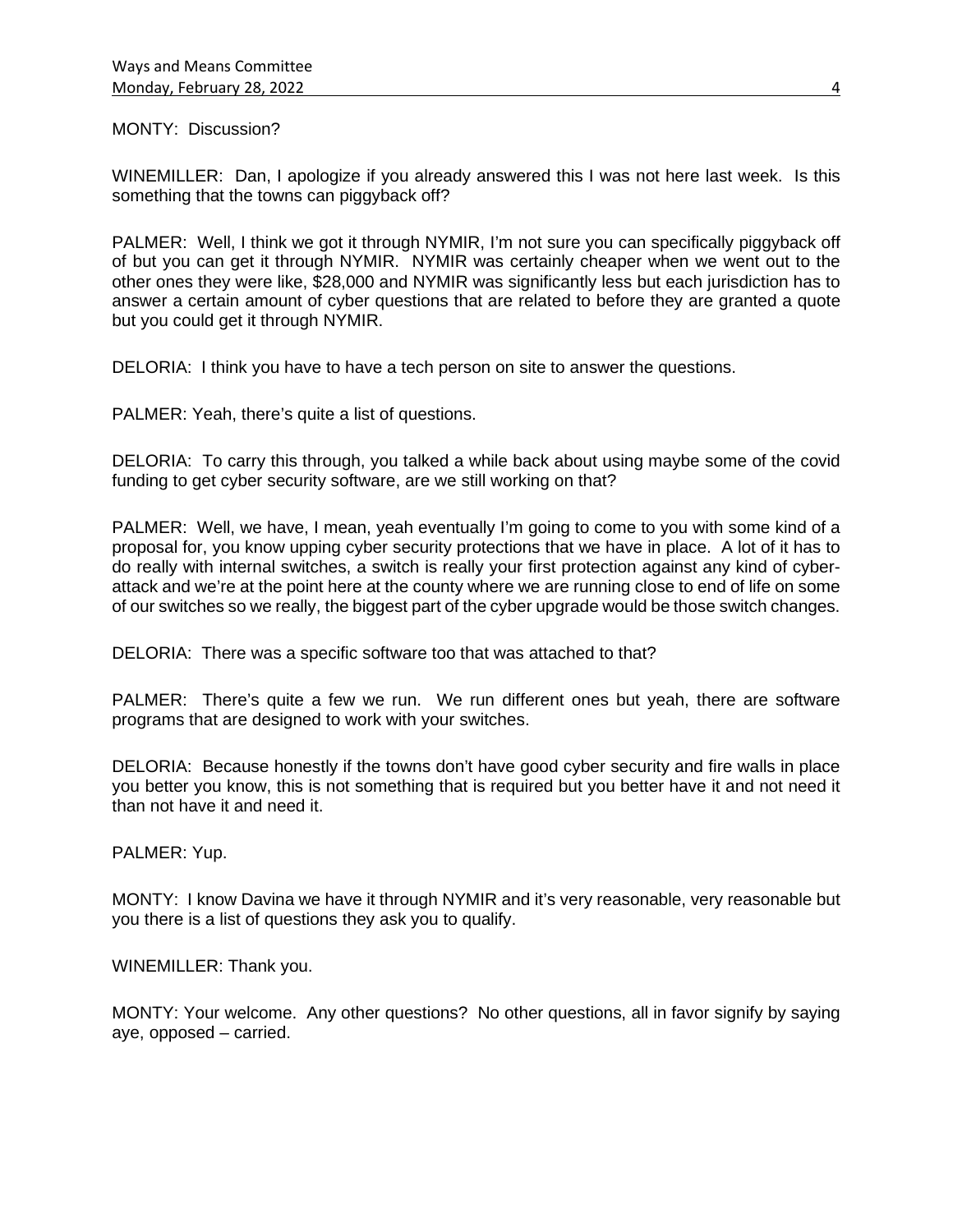## **22. RESOLUTION OF CONDOLENCE TO THE FAMILY OF ELOISE HUME ST. DENNIS. Merrihew, unanimous**

# **FINANCE/TAX REDUCTION/MANDATE RELIEF Tuesday, February 22, 2022 Chairman – T. Scozzafava Vice-Chairman – N. Merrihew**

**23. RESOLUTION DESIGNATING THE MONTH OF APRIL 2022 AS DONATE LIFE MONTH. Scozzafava, unanimous**

## **24. RESOLUTION ACCEPTING AND PLACING ON FILE THE 2022 REAL PROPERTY TAX OFFICE ANNUAL REPORT. Scozzafava, Wright**

MONTY: Resolutions from the floor.

GARRISON: Everyone has a copy of the budget amendment request from the EMS committee, authorizing a budget amendment increasing revenues and appropriations in the amount of \$55,066.74, DOS MRF grant for EMS consolidation.

## **RESOLUTION AUTHORIZING A BUDGET AMENDMENT IN THE EMERGENCY SERVICES EMS INCREASING REVENUES AND APPROPRIATIONS IN THE AMOUNT OF \$55,066.74, DOS MRF GRANT FOR EMS CONSOLIDATION. DeLoria, Wilson**

MONTY: Discussion? No discussion, all in favor signify by saying aye, opposed – carried.

GARRISON: And the second one from EMS, everyone has a copy on their desks is authorizing to increase part time paramedic position to a full time position. This will be paid out of the MRF grant I just stated for 2022 and 2023.

## **RESOLUTION AUTHORIZING TO INCREASE A PART TIME PARAMEDIC POSITION TO A FULL TIME POSITION IN THE EMERGENCY SERVICES EMS WITH FUNDS TO COME FROM THE DEPARTMENT OF STATE MRF GRANT FOR 2022 AND 2023. Holzer, Merrihew**

MONTY: Discussion? No discussion, all in favor signify by saying aye, opposed – carried.

GARRISON: There is one more, everyone has a copy on their desks. It is a resolution introducing proposed local law #2, of 2022, it's adopting a plan of apportionment of the Essex County Board of Supervisors and scheduling a public hearing thereon.

# **RESOLUTION INTRODUCING PROPOSED LOCAL LAW NO. 2, OF 2022, ADOPTING A PLAN OF APPORTIONMENT OF THE ESSEX COUNTY BOARD OF SUPERVISORS AND SCHEDULING A PUBLIC HEARING THEREON. Scozzafava, Gillilland**

MONTY: Discussion?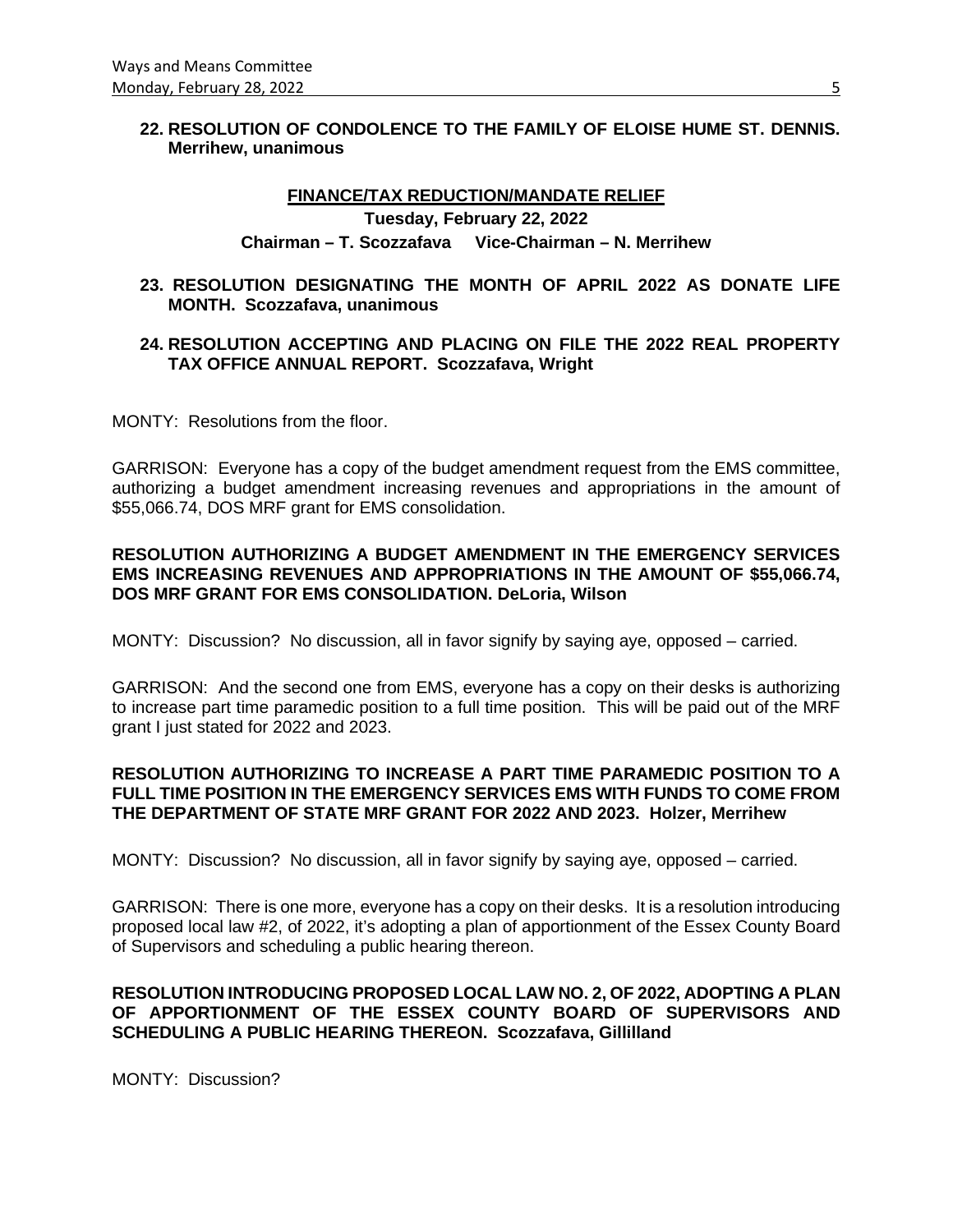HUGHES: I just want to say, it's great that we were able to do this in-house with the IT Dan I know you probably saved us a lot of money by figuring all that locally and I just want to say thank you.

PALMER: Thank you. Johnathan did a great job, he's our programmer over there. It is a difficult formulate to figure out you know, the software does the work but you've got to stay within those points and the software actually considers every possible voting combination that this board can do so 17 vote yes and 1 votes no you have to be able to calculate that that is still going to equal the same voting power so, it's a pretty complicated process but it went well.

HOLZER: Well I reluctantly support this unlike Mr. Scozzafava, I feel like and I've said it all along that I think the census procedure was flawed this time. I don't think they worked well with Governments at all. I do not believe the numbers in Wilmington and other communities it is at all correct so I just want to go on record of that.

PALMER: Yeah, and I don't disagree with that unfortunately the only numbers that we had to work with was what the official census bureau puts out. You know, there was in North Elba in particular there was a significant drop in population. It was almost 1300 drop and that was before taking out the inmates so you know, I don't know. I don't know why the population would drop that much in North Elba, it didn't when I saw the number it didn't seem like it was probably but you know maybe some of the housing is just being taken up by vacation rentals and people are not moving in. I'm not sure what the reason is?

SCOZZAFAVA: They are moving to Moriah.

McNALLY: They go for the culture. *(laughter)*

MONTY: Can't you open a B&B?

DELORIA: Dan, can I give Wilmington 18 out of my numbers?

HOLZER: I'll take it.

PALMER: You would be amazed at how much a few numbers changes the whole discrepancy. Essentially what happens is you, the plan number is actually an arbitrary number that you determine based upon what you need to reach that one for one, as close as you can for that one for one discrepancy level so sometimes adding two votes to one town ends up okay, that looks a whole lot different now you've got to change it again.

DELORIA: I wasn't giving people my votes, I was going to give them some of my population.

PALMER: You were going to give them some of your population but that's what changes the formula.

HARRINGTON: If there is a feeling of discrepancy wouldn't there also be a correlation with the school population and if that was true than maybe it's accurate?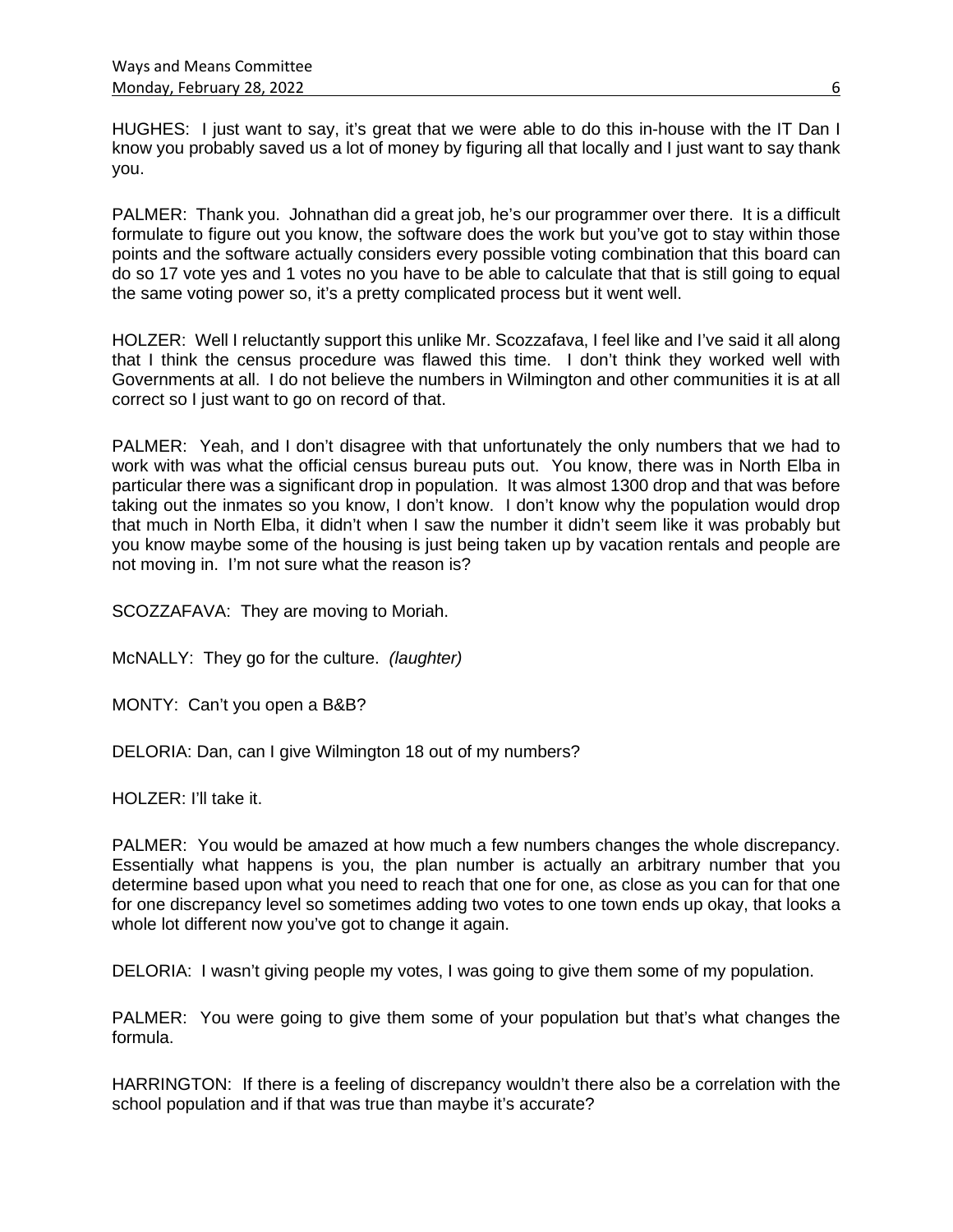PALMER: That maybe. I see your point. You know, the school population has been dropping so probably our population is following course. It just seemed like in North Elba that was a pretty significant drop, it really was.

MONTY: I know in Lewis we have generated a lot of new people coming in but it's elderly people, it's not people with school age children so I understand your point Charlie but I think, you know each community might have variables in that regard.

GILLILLAND: If this discussion is done and on that issue in 2010 we had this Air B&B phenomena and it's blown up but if there is any more discussion on this issue? Linda Beers is trying to get ahold of me right now but the question is coming up about the mandate and release of the mandate for school age kids. As I understand it and Linda just pointed to me yesterday if a county is high or higher at a level of high or higher spread then to release the mandate it would take the vote of the Board of Health. We are at medium so therefore it doesn't take any intervention by the Board of Health, to us to allow a mandate so the mandate will go through as I understand it on Wednesday kids don't have to wear them in their congregate settings, in their schools and day care centers and things like that so that's where we stand right now. I guess a lot of people were asking, you know, I guess some of the school superintendents and our school even put it out to everybody that we are waiting for the public health to make a decision and Linda wants to talk to me about doing a press release or a press availability on that issue. So that's my update at this point. Any questions?

MONTY: Thank you Shaun. Going back to the weighted vote, we didn't vote on it. We had a first and a second and discussion.

GILLILLAND: Oh, I'm sorry.

MONTY: So, all in favor signify by saying aye, opposed – carried.

HUGHES: When is the public hearing?

GARRISON: We are going to do it on April 4, just before the regular board at 9:30 a.m.

HUGHES: Thank you.

WILSON: One more from the floor, a resolution from the floor from Mental Health it should be on people's desks?

GARRISON: We did that already.

WILSON: We did that already?

PALMER: It was in the packet, the memo there was just an explanation.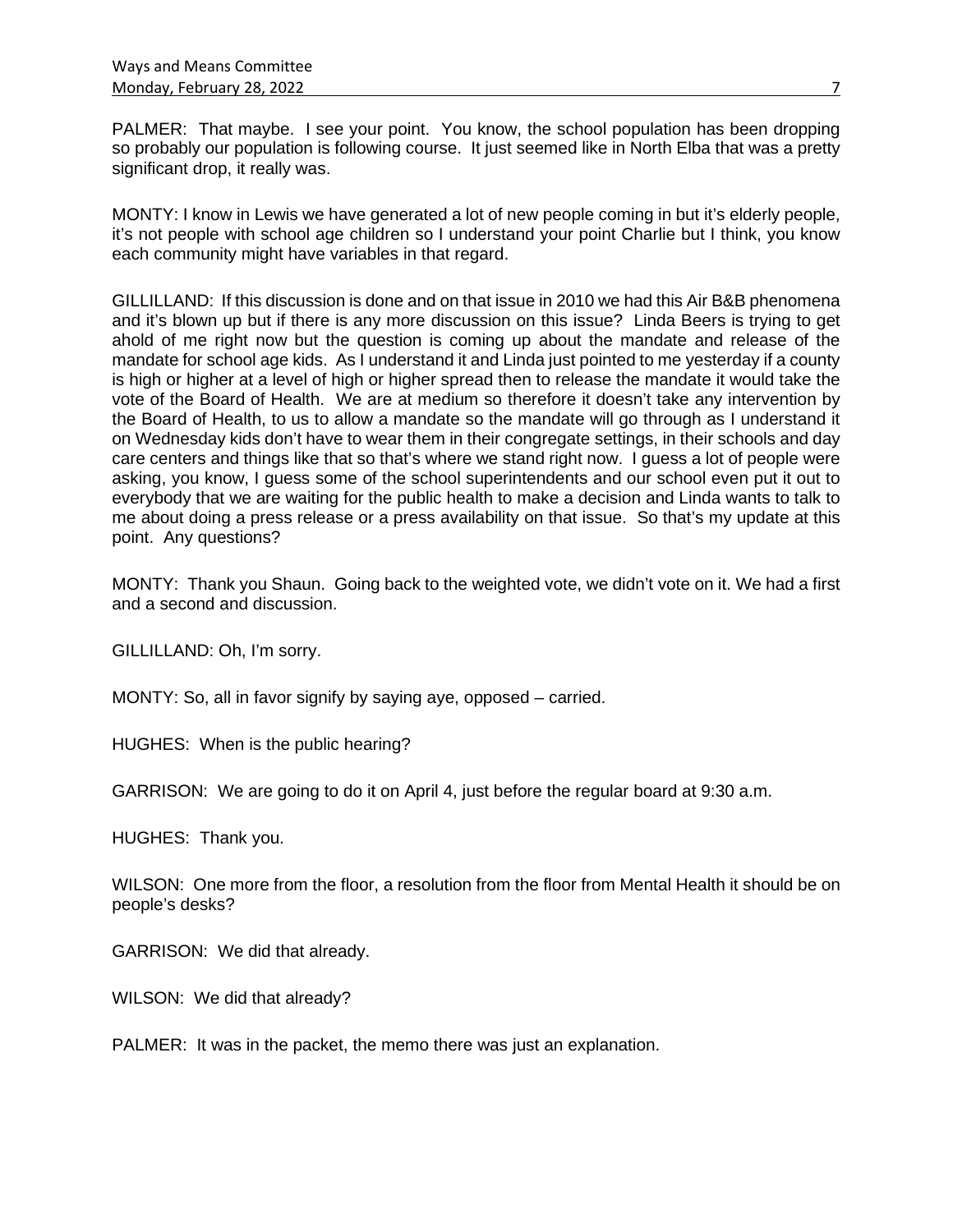MONTY: I do have an update. I don't know if you read the email I sent out this morning, Mr. Hughes and I got it last Friday. We did not receive the MTI grant that we had put in with the consortium with the North Country Broadband Alliance. Very disappointing. We're not giving up. There's some more money out there we're going to seek it. I will have more information for you Friday on our, no it's actually two weeks now because I think John's going away so it's two weeks we'll have that meeting with more information. Any information we receive we will give out to you. There are other grant funds that have been made available, RDOF funds and some of these other funds waiting for release. We will continue to get that information as we have it. It's a little disappointing but as you know, I'm pretty hard headed I'm not going to give up so any questions?

HUGHES: Jim just to piggyback on that. Nobody in New York State received any MTI funding.

MONTY: Nobody.

HUGHES: No place in New York State got any funding.

MONTY: Yes, if you look at it primarily it was the middle of the country and southern part of the country that got it. I guess they are more rural than we are. Thank you Ken.

GILLILLAND: I don't know if you saw the article recently about the census and what they did this year in the census was unlike any other in that they took look at the Adirondack Park itself and those of us living in the Adirondack Park this is the least dense population area of the country East of the Mississippi and you don't get to a lesser dense area of the country until you get to West Texas so keep that in mind about whether we are lucky enough or unfortunate enough.

MONTY: Yes. Anything else to come before the board?

GILLILLAND: I spoke with you this morning about our Election Commission would like to say a couple words?

MONTY: Yes, please do.

McGAHAY: Good morning. Thank you very much. It's not unusual for me to be standing here addressing all of you. I came here this morning not as your Election Commissioner although I am deeply honored for your support all these years as well as back when I was an Assistant DA working with Kristy but the reason I am here today in this courtroom, with its history and importance; my children come down here for meetings every once and a while with me and they are always so impressed that this was the place where John Brown's body was brought but the reason I'm here today is to let you all know that I'm announcing that I am running for Supreme Court. I have been an attorney for almost twenty years now. I've spent fifteen of the last twenty in public service and I am prepared to bring this seat back where it rightfully belongs which is Essex County. I'm sure that all the Supervisors are aware of the history. In 2008, Essex County lost its Supreme Court seat and since then, we've had no sitting Supreme Court Justice and I'm ready to bring that seat with your help and with your support I should say, I am ready to fight to bring that seat back to Essex County. Thank you. Thank you very much.